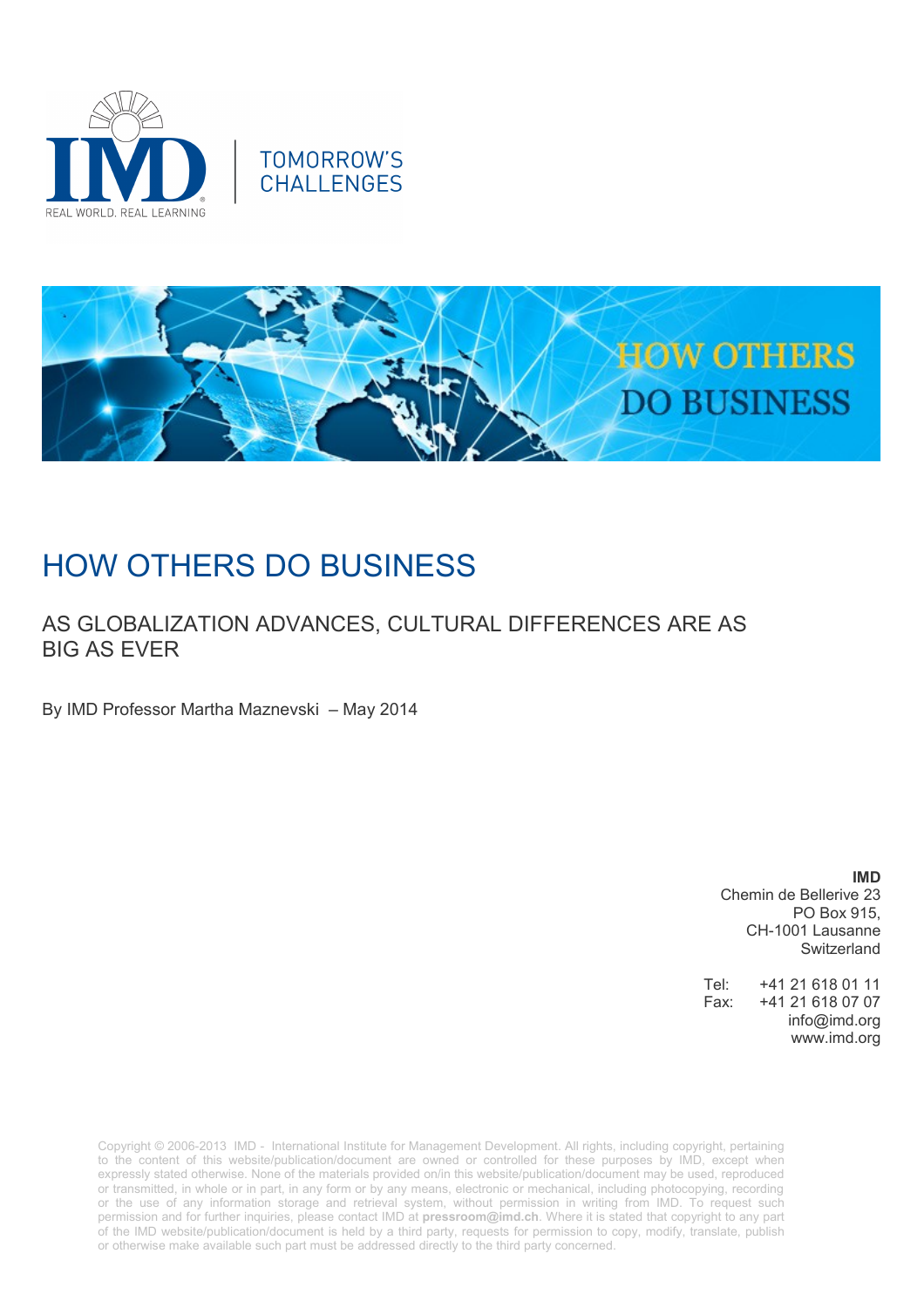If you walk into a business class lounge at any airport in Europe, North America or Asia, you will see men in dark suits talking into a wire extending from their ear. Laptops on their knees, they are studying PowerPoint presentations on their screens. The few women among them, dressed in pantsuits and light-colored blouses, are doing much the same.

Is this the wonderful new global business world that we've heard so much about? Where every manager uses the same electronic tools and the same English acronyms? Where everyone thinks alike and wears the same clothing brands?

Far from it. Cultural differences are as large as they ever were, and as the world becomes increasingly "flat," their importance is growing. With globalization leading to more interactions among cultures, it is crucial to be familiar with the preferences and behavioral patterns of your boss, your colleagues and your subordinates – particularly when those individuals come from a different continent.

To take a scientific look at local differences, my colleagues and I at IMD drew up a "cultural perspectives questionnaire" that we put to thousands of businesspeople from all over the world. Their responses provide an insight into differences in how people work together, focusing on four dimensions. We have summarized the results from nine different countries: Switzerland and three of its neighbors; the BRIC countries (Brazil, Russia, India, China), which represent the emerging market economies; and the United States, the world's largest economy. We analyzed the responses of at least 400 individuals from each country.

#### **1. Harmony vs. Control**

Americans emphasize control and mastery, while the Chinese are most concerned with maintaining balance and making sure that the overall system is in harmony. Meetings are a good illustration. In the US, meetings are for making decisions. There's a problem to solve, all relevant arguments are put on the table, and a decision is made. If you don't speak up, you're not helping, and as a result you will tend to be viewed negatively. On the other hand, if you disagree with the boss – and if you're right – that shows courage and helps to reach a decision. Meetings are different in Asia. In many cases, participants are already familiar with the subject and the decisions that have been made; no discussion takes place. Disagreeing with an older person is considered inappropriate – the most important thing is for the group to be in harmony. Meetings are intended to help achieve that goal.



1. Extent to which businesspeople prefer Mastery over Balance.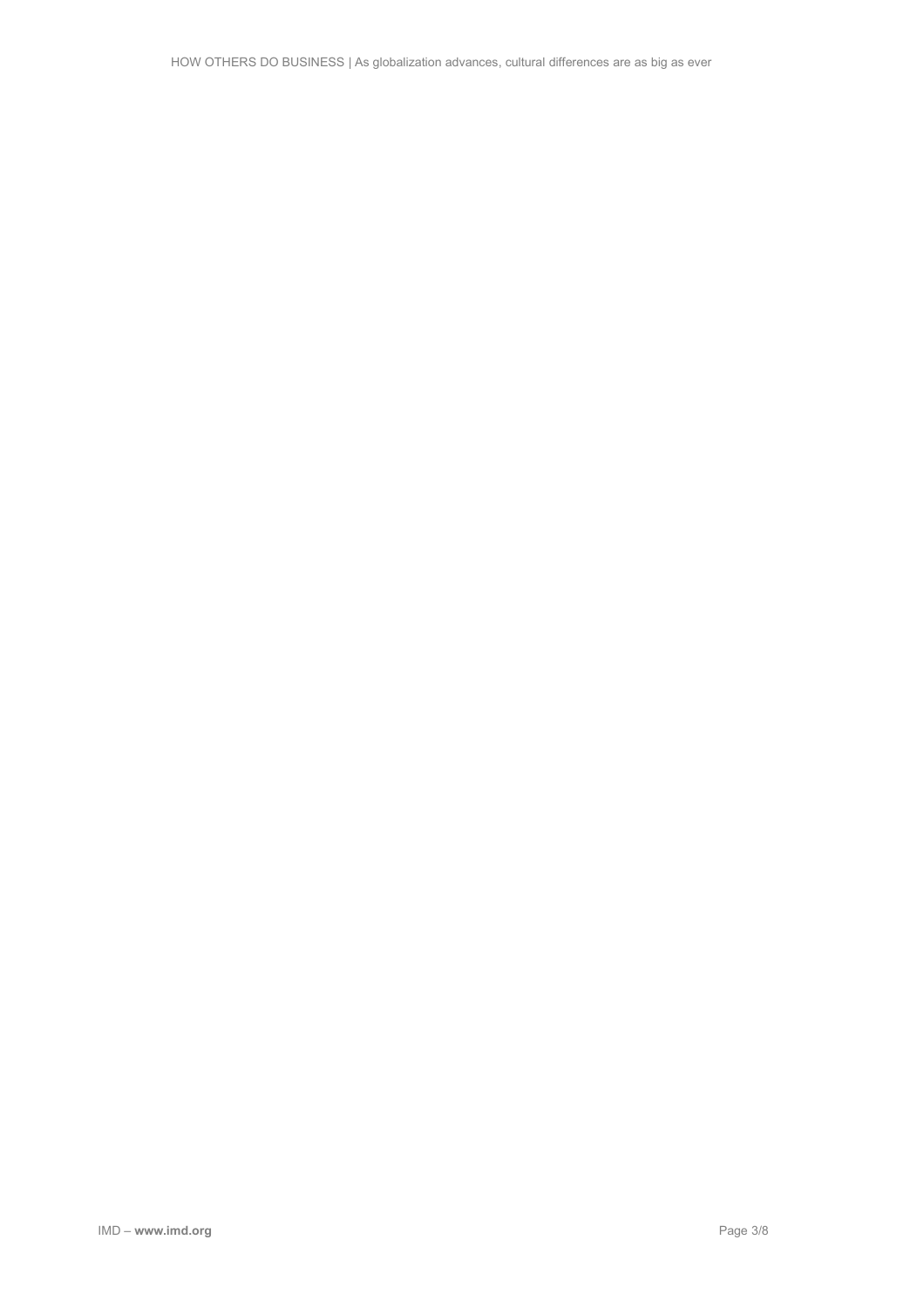#### **2. Individuality vs. Collective**

While all cultures work in teams, the meaning of the team can be very different. In a highly collective culture like India or China, team roles are shared and fluid, with people pitching in wherever needed. Team members prefer rewards to be equally distributed, and are very uncomfortable if individuals are singled out for specific contributions. In mixed cultures, such as Germany, Russia, Italy or Brazil, the preference is for clearly defined roles and identifiable contributions. So-called 360° feedback (by superiors, colleagues and subordinates) is most consistent with mixed cultures – they combine commitment to helping each other perform with the assumption that individual contributions can be described. It is also possible to implement 360° feedback in a highly collective culture, but the results tend to be much the same for every team member, and the focus is more on the debriefing discussions held afterwards to help individuals develop.



2. Extent to which businesspeople prefer Collectivism over Individualism.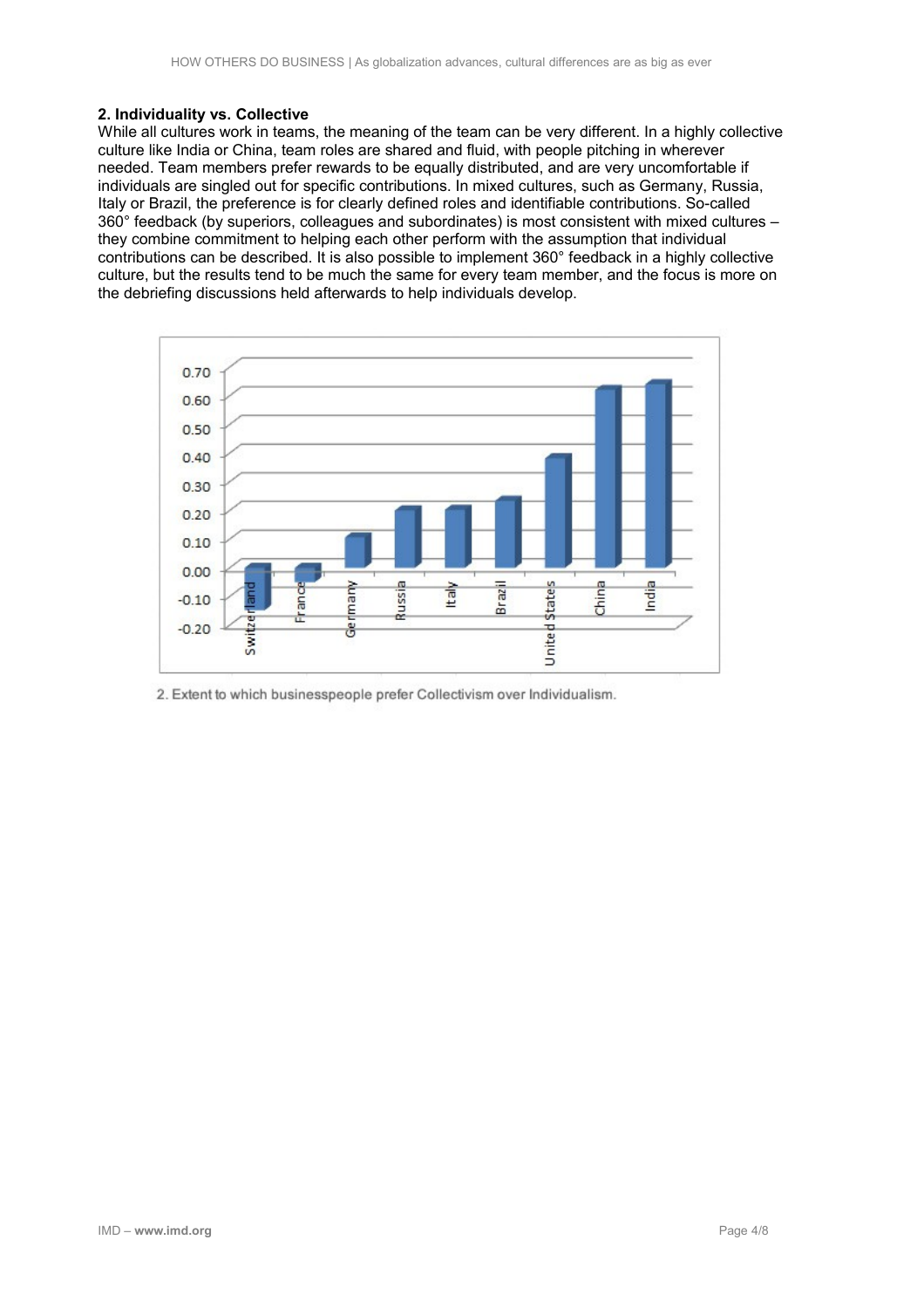#### **3. Hierarchy**

Germany and Italy view hierarchy in radically different ways. Many non-Germans experience Germany as very hierarchical, with an emphasis on titles and formality. However, titles in Germany are a sign of expertise, something that is highly valued. Often, expertise coincides with position, and it appears to outsiders as if the power is coming from the position. Managers from other countries working with Germans have often made this mistake, and have found that their authority is not recognized because they have not proved their expertise. In Italy, on the other hand, authority automatically comes with formal power.



3. Extent to which businesspeople prefer Hierarchy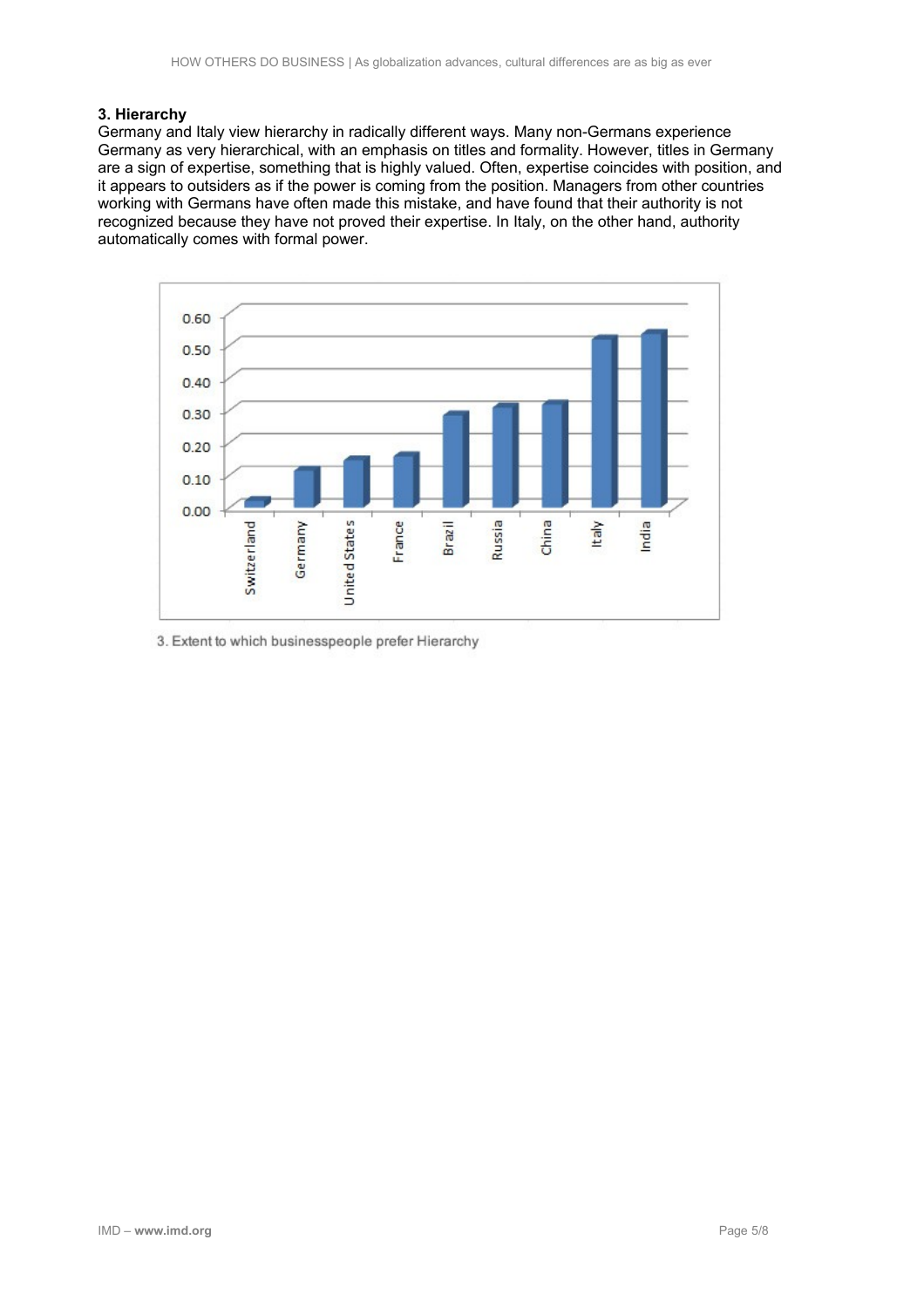#### **4. Analysis vs. Action**

Of course, all managers analyze and take action, but the emphasis differs from country to country. Look at budgets, for example. Managers of global companies are often frustrated when Russian, Indian or Brazilian business units are late in submitting their projections, and then fail to comply fully with the parameters that have been set. Americans and Western Europeans tend to view this as laziness, or at least as a lack of conscientiousness. But for CFOs in these places, drawing up a budget serves a different purpose – it's a chance to take a closer look at the current business situation. They're less interested in the deadline and keeping within the budget. For Americans, Italians and Germans, on the other hand, the approved budget defines the company's obligations for the coming year.



4. Extent to which businesspeople prefer Analysis over Action

#### **Switzerland – the Ideal Cultural Mix?**

A look at the graphs shows that Switzerland is mostly close to zero. In other words, Swiss managers, significantly more than managers from any other country in the world, have a balanced perspective on all of the important cultural questions. Many people see this as a result of Switzerland's cultural diversity. But our research has shown that attitudes on these issues are quite similar throughout Switzerland. Swiss businesspeople value balance. They ask a lot of questions about the situation and context before formulating their response.

Not only is Switzerland politically neutral, one could also say that it is culturally neutral (but not without culture!). Perhaps this is why the Swiss are the world's bankers, and why – beyond attractive tax regulations – so many international companies have decided to locate here. However, Swiss businesspeople who work in other countries find it difficult to accept that other places have less neutral – and no doubt equally appropriate – cultural configurations.

#### **Conclusion: Variety Gives Strength!**

A final example to illustrate this point: A global chemical company requested my help. A project team had been assembled to solve an urgent quality-control problem. The team consisted of three people, one each from the US, China and Switzerland – and their efforts were a dismal failure. The American wanted to tackle the problem head on, the Chinese man wanted to start by analyzing the entire system, and the Swiss team member wanted to find a balance between the two approaches. Worst of all, each of the three was convinced that his solution was the only correct one. The end result was no progress in solving the problem.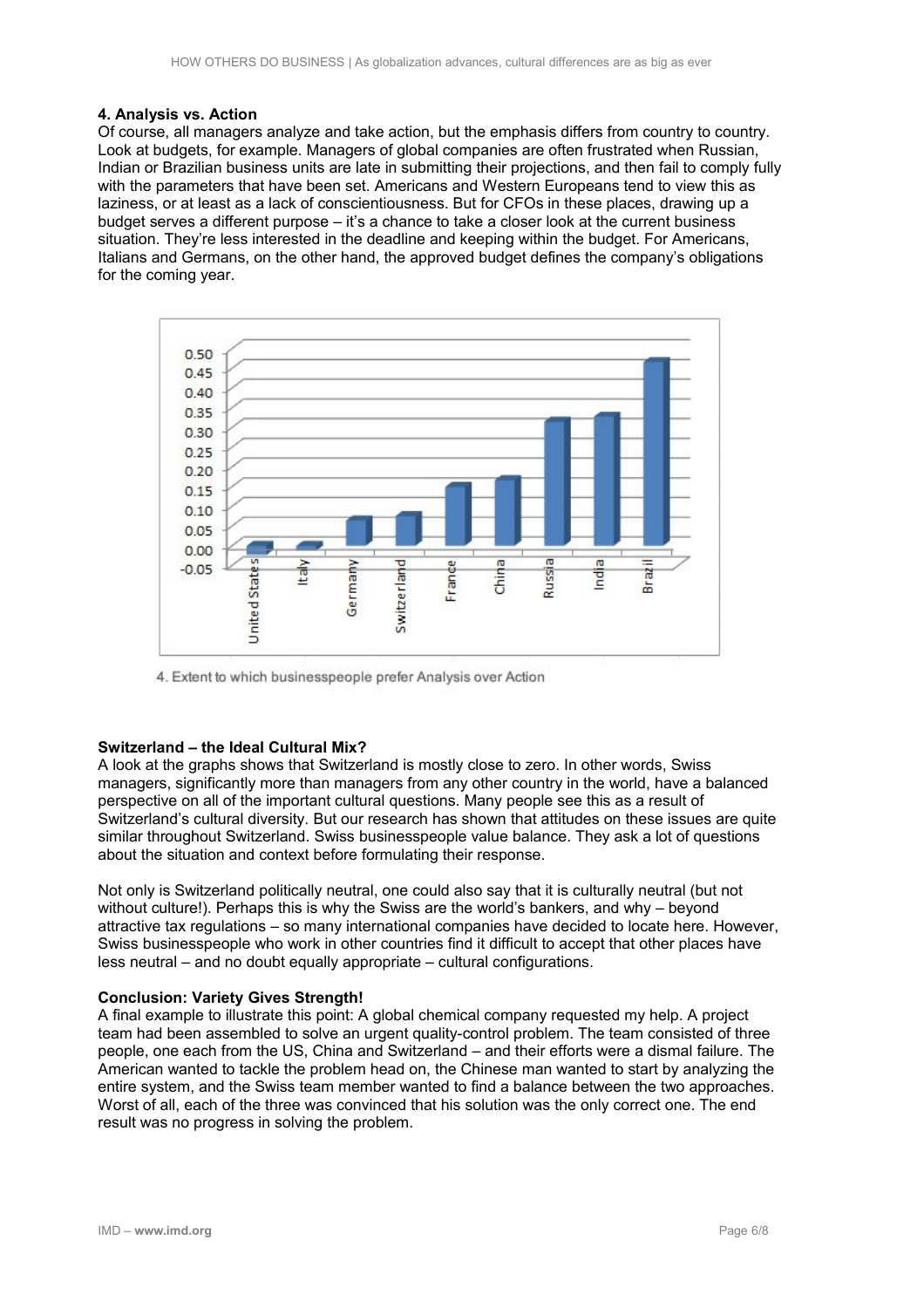Our cultural perspectives questionnaire is intended to show, in a nonjudgmental way, the differences in how people work. If we are aware of those differences, we will be able to take advantage of each culture's strengths. Efficiency, for example, requires a high degree of hierarchy, while flat hierarchies are important for innovation. If every culture had the same set of values, we would inevitably lose variety, and it is variety that gives us the strength to adapt to new situations and to find entirely new solutions.

*Martha Maznevski is Professor of Organizational Behavior and International Management at IMD. She will be teaching on IMD's Orchestrating Winning Performance program in Lausanne, which runs from June 15-20.*

*The author would like to acknowledge the contribution of Celia Chui and Joe DiStefano to the research reported here, and of Simon Brunner in helping to prepare this article.*

*© Credit Suisse Bulletin 2014*